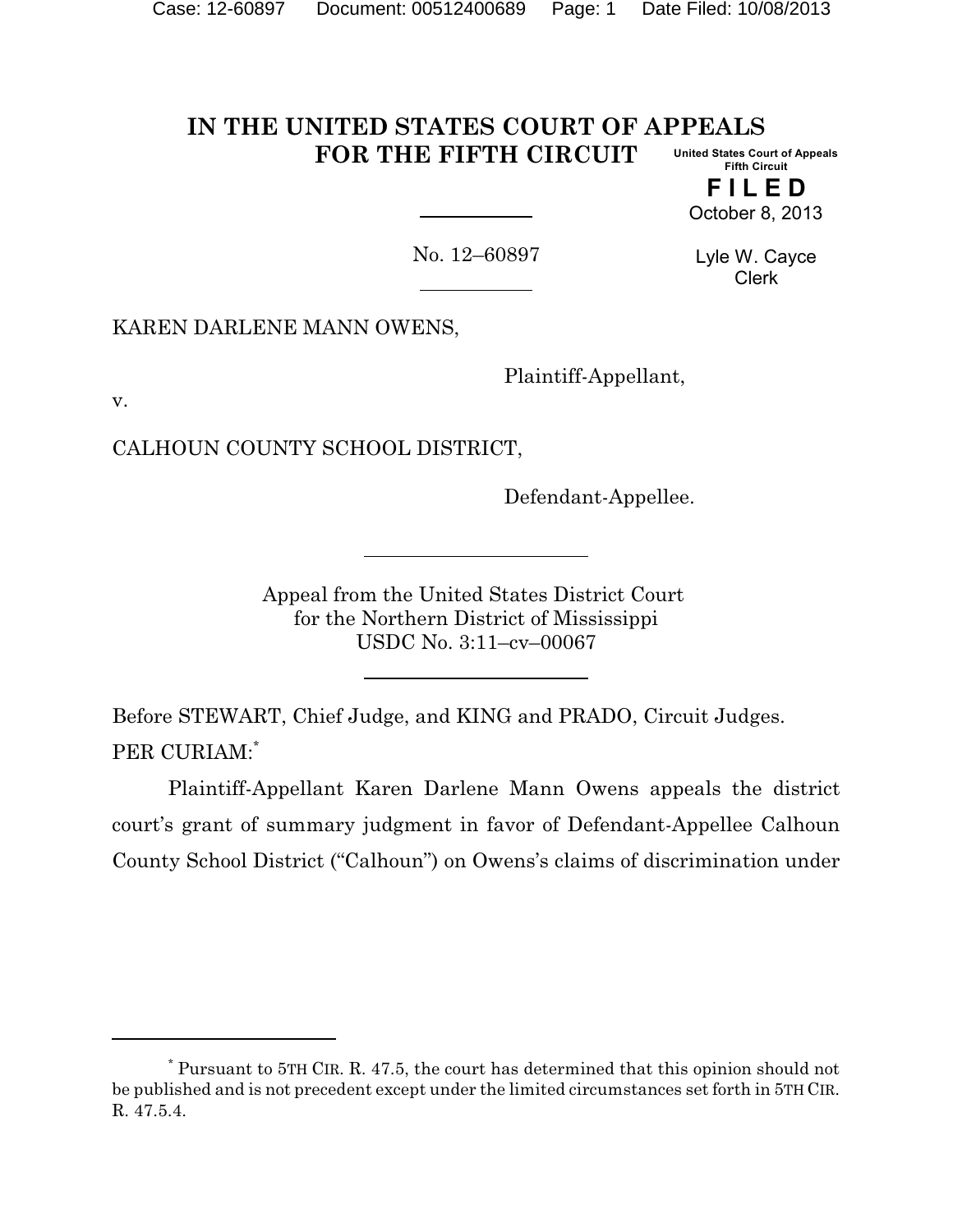the Americans with Disabilities Act ("ADA") and First Amendment retaliation.<sup>1</sup> We AFFIRM.

# **I. FACTUAL AND PROCEDURAL HISTORY**

Owens, a forty-six year old school teacher, worked at Bruce Upper Elementary School for seventeen years until she was fired on February 9, 2010 by Calhoun's School Superintendent, Mike Moore. For a number of years, Owens had suffered from neck and back pain. These problems intensified, however, and caused Owens to take a leave of absence under the Family and Medical Leave Act ("FMLA") beginning on October 19, 2009 to undergo surgery on her neck and back. Paula Monaghan, Owens's principal, told her that she could remain on leave until she received her final x-rays.

During a phone conversation between Monaghan and Owens on January 20, 2010, Monaghan asked Owens when she would return to work, and Owens responded that she had a doctor's appointment on February 12, 2010. She further answered that she may be able to return to work on February 15, 2010 if her doctor released her. Later, Moore sent Owens a letter warning her that her FMLA leave would soon expire and requesting that she provide him with a return date so that her employment status could be determined. Although Moore sent this letter on February 2, 2010, it was dated January 2, 2010. Meanwhile, Moore heard rumors that Owens did not intend to return to work but planned on moving to Arkansas with her husband. On February 4, 2010, Monaghan and Owens had another phone conversation during which Monaghan inquired as to when Owens would return to work; Owens never gave Monaghan

<sup>&</sup>lt;sup>1</sup> Initially, Owens also appealed the district court's decision to not exercise supplemental jurisdiction over her state law claim; however, she has filed a motion to voluntarily dismiss her appeal as to that issue. Because we grant her motion, we limit our discussion to her discrimination and retaliation claims.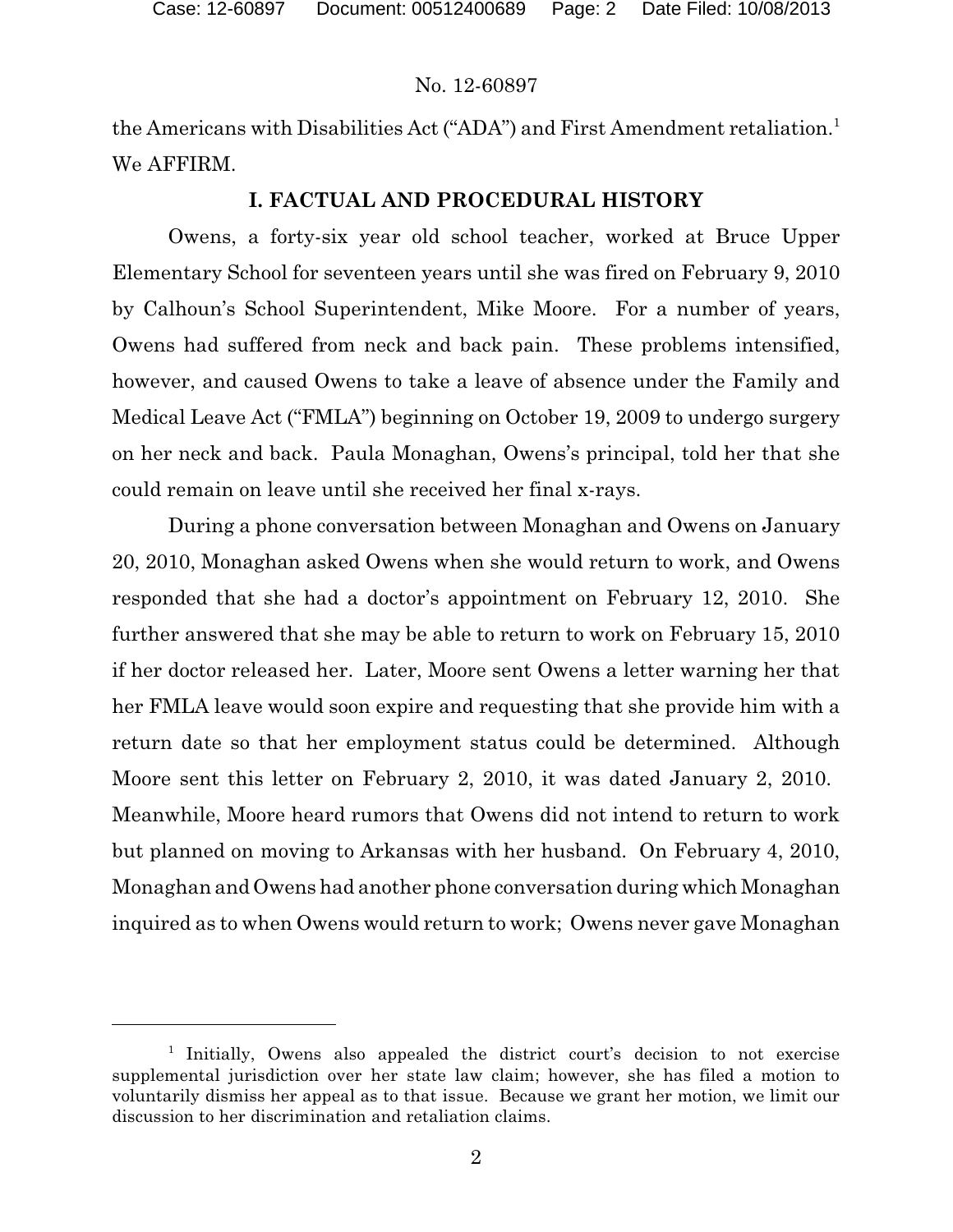a date for her return. Instead, Owens again stated that she had a doctor's appointment on either February 12th or 15th.

Ultimately, Moore sent Owens a letter on February 9, 2010 terminating her for failing to return to work before her FMLA leave expired on February 1, 2010 and not providing Calhoun with a date for her return. Owens appealed her termination to the Calhoun County School Board ("School Board") but was unsuccessful. The School Board ruled: 1) Owens's sick leave, including but not limited to her FMLA, was exhausted;<sup>2</sup> 2) Owens was negligent in failing to inform the school of when she would return to work, has no evidence that she has been cleared to work, and never submitted any documentation evidencing her release to return to work; 3) Owens worked part time for another school while she was on leave; $^3$  and 4) Owens completed six semester hours of graduate coursework at a local university while on leave.

During the same time period, Owens was in discussions with Calhoun to secure educational support for her son, Hunter. Although some of Hunter's teachers thought he should receive assistance, Moore vetoed the plan that would provide him with services. On January 27, 2010, Owens wrote a letter to the Teacher Support Team ("TST"), requesting that Calhoun provide Hunter with educational support services. Owens also had a telephone conference with the school principal and members of the TST to reiterate her concerns. After this conference, Owens met with the Mississippi State Department of Education ("State Department") to complain about Calhoun's failure to provide Hunter with

<sup>&</sup>lt;sup>2</sup> This ruling contradicts Owens's claim that she had three days of personal leave remaining when she was terminated. Nevertheless, we view the facts in the light most favorable to Owens. *See Daniels v. City of Arlington, Tex.*, 246 F.3d 500, 502 (5th Cir. 2001) ("In deciding whether a fact issue has been created, the court must view the facts and the inferences to be drawn therefrom in the light most favorable to the nonmoving party.") (footnote and citation omitted). As discussed *infra*, this factual dispute does not alter the result of this appeal.

<sup>&</sup>lt;sup>3</sup> Owens conducted testing for the other school district.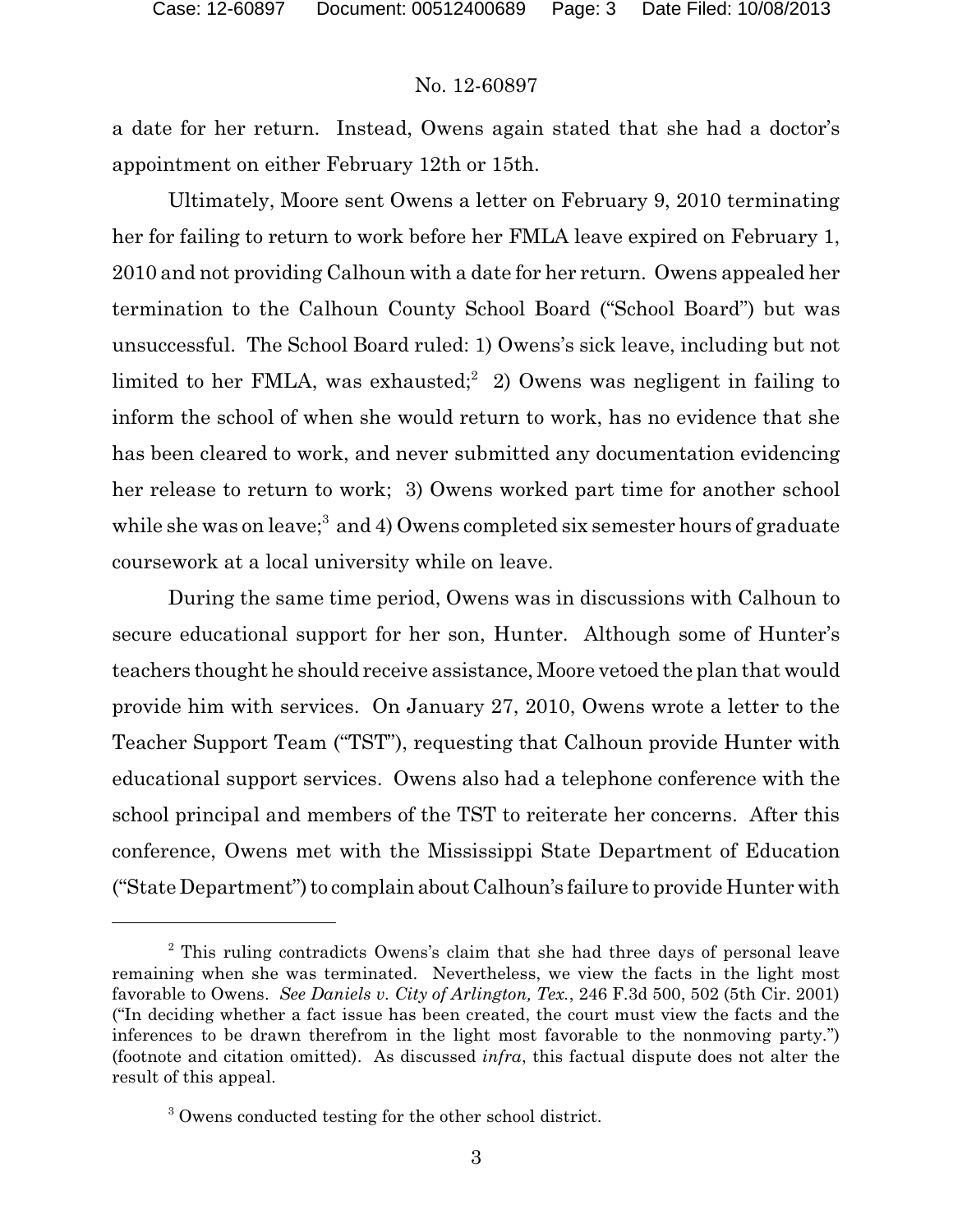adequate educational support. This was Owens's second call to the State Department concerning Hunter. Subsequently, the State Department ordered Calhoun to provide Hunter with educational support.

Owens filed suit in Mississippi state court, alleging that Calhoun violated the FMLA,<sup>4</sup> ADA, Age Discrimination in Employment Act ("ADEA"), First Amendment, and Fourteenth Amendment when it terminated her. Additionally, Owens argued that her termination constituted a breach of contract under state law. Calhoun filed a motion for summary judgment, which the district court granted. The district court found that Owens failed to present sufficient evidence to support her ADA claim, and even if she could have established a prima facie case, Calhoun had a legitimate nondiscriminatory reason for her termination. In regards to Owens's age discrimination claim, the district court held that the claim failed because she was not replaced by a younger teacher, and similar to her ADA claim, Calhoun had a legitimate nondiscriminatory reason. Owens's First Amendment claim failed, in the court's view, because she spoke on a matter of private concern. Moreover, Calhoun's conduct was not sufficiently arbitrary and capricious to constitute a violation of the Fourteenth Amendment. Consequently, because Owens did not have a viable federal claim remaining, the district court declined to exercise its supplemental jurisdiction over Owens's state law claim.

Owens proceeded to file a motion for the district court to reconsider its grant of summary judgment as to her federal claims and dismissal of her breach of contract claim; however, the court denied the motion. Owens timely appealed.

<sup>4</sup> Owens willingly withdrew her FMLA claim.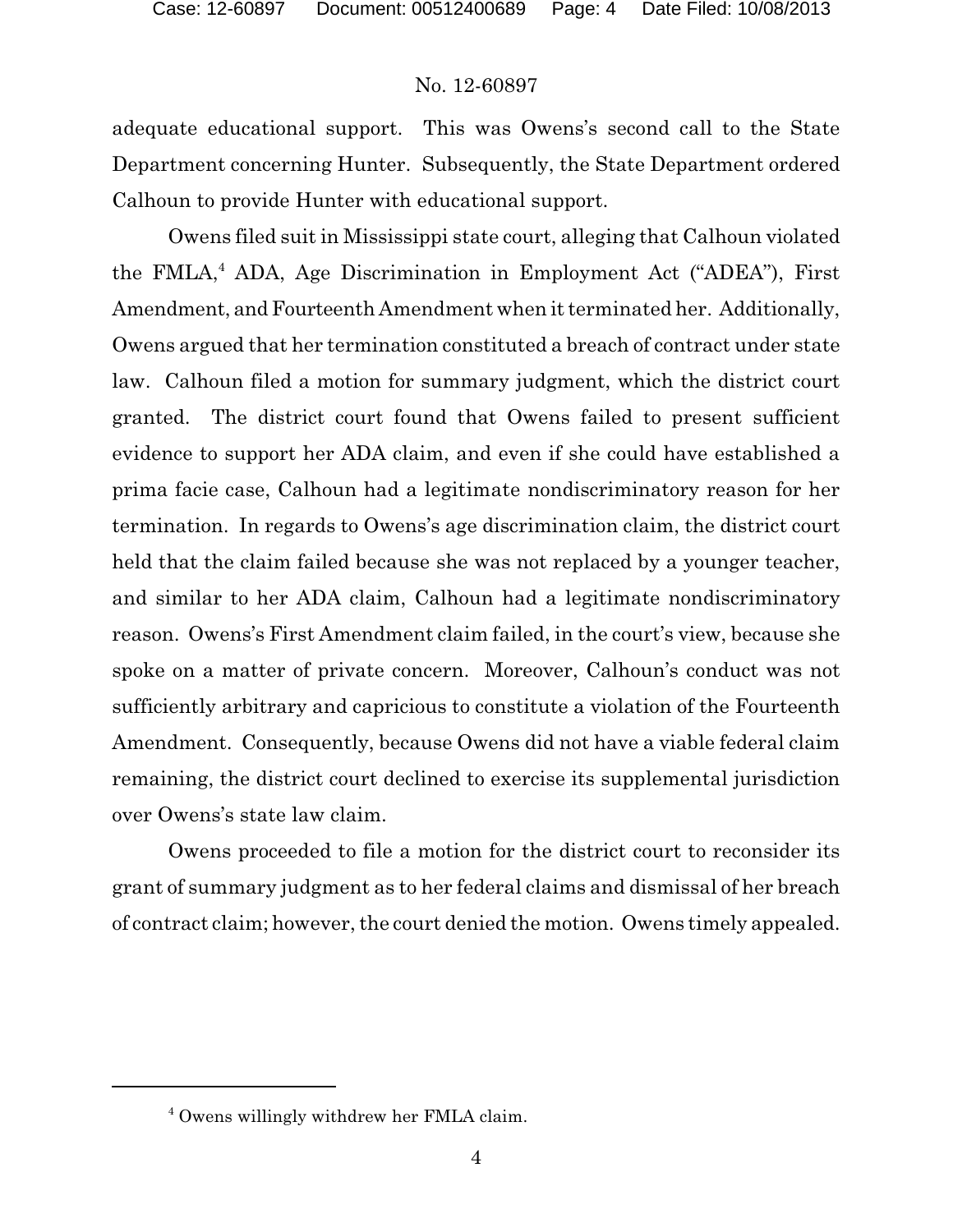# **II. DISCUSSION**

Owens challenges the district court's dismissal of her ADA discrimination claim and First Amendment retaliation claim. We address each set of challenges in turn.

# **A. ADA Discrimination Claim**

# *1. Standard of Review*

We review a district court's grant of summary judgment de novo, applying the same standards used by the district court. *See Garcia v. LumaCorp, Inc.*, 429 F.3d 549, 553 (5th Cir. 2005) (citation omitted). Summary judgment is appropriate "if the movant shows that there is no genuine dispute as to any material fact and the movant is entitled to judgment as a matter of law." Fed. R. Civ. P. 56(a). Courts must view the evidence in the light most favorable to the non-moving party. *See Harris ex rel. Harris v. Pontotoc Cnty. Sch. Dist.*, 635 F.3d 685, 690 (5th Cir. 2011) (citation omitted). "A genuine issue of material fact exists when the evidence is such that a reasonable jury could return a verdict for the non-moving party." *Rockwell v. Brown*, 664 F.3d 985, 990 (5th Cir. 2011) (citations omitted).

# *2. Applicable Law*

The ADA prohibits employers from discriminating "against a qualified individual on the basis of [a] disability in regard to . . . [the] discharge of employees, . . . and other terms, conditions, and privileges of employment." 42 U.S.C. § 12112(a). To establish a prima facie case of discrimination under the ADA, Owens must prove that she: "1) suffers from a disability; 2) was qualified for the job; 3) was subject to an adverse employment action; and 4) was replaced by a non-disabled person or was treated less favorably than non-disabled employees." *Amsel v. Tex. Water Dev. Bd.*, 464 F. App'x 395, 399 (5th Cir. 2012) (per curiam) (unpublished) (citing *Daigle v. Liberty Life Ins. Co.*, 70 F.3d 394, 396 (5th Cir. 1995)).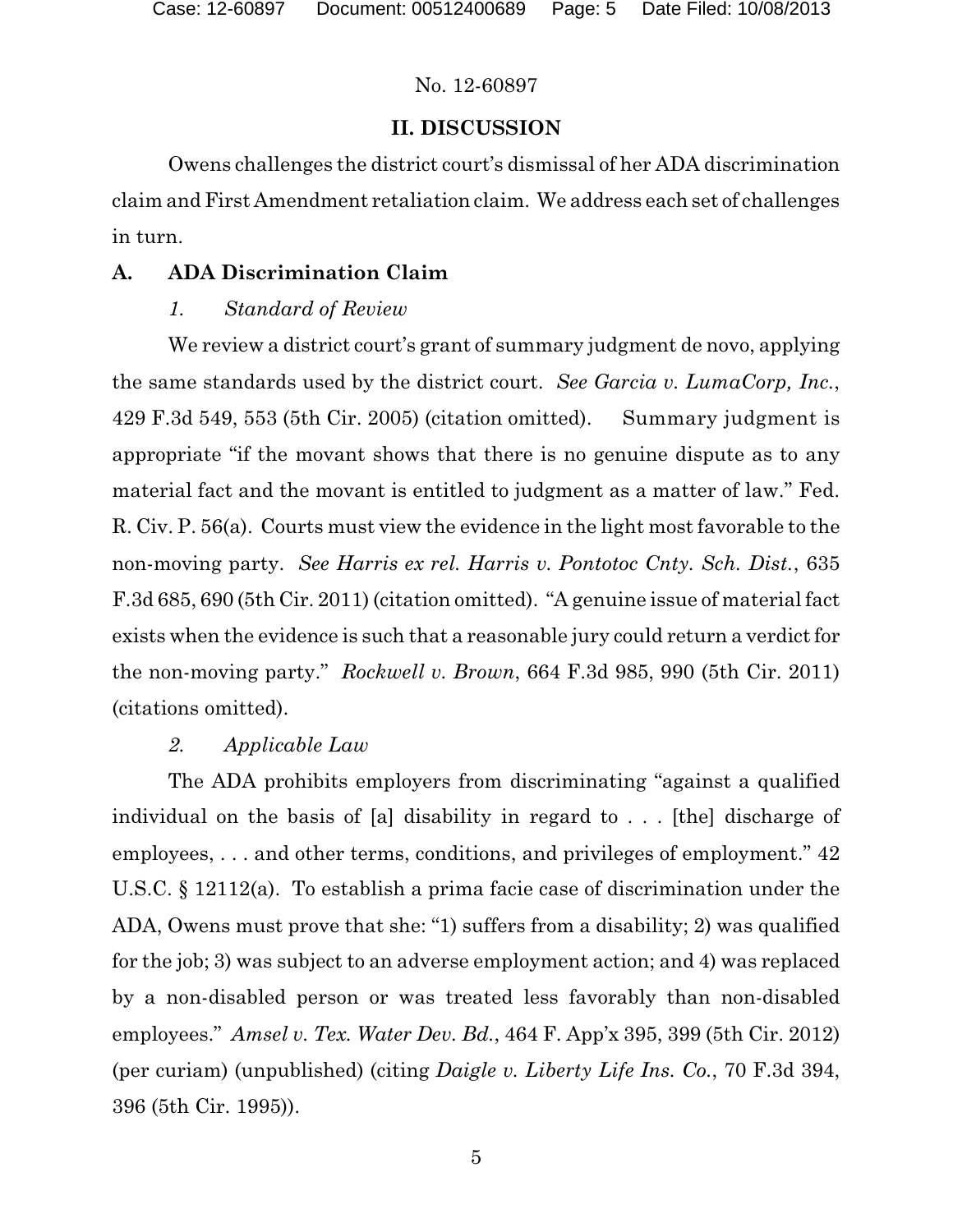If a party establishes a prima facie case of discrimination under the ADA, courts then engage in the *McDonnell Douglas* burden-shifting analysis. *McInnis v. Alamo Cmty. Coll. Dist.*, 207 F.3d 276, 279 (5th Cir. 2000). That is, after the plaintiff establishes a prima facie case of discrimination, the burden shifts to the employer to articulate a "legitimate, non-discriminatory reason for the adverse employment action." *McInnis*, 207 F.3d at 280. If the employer meets its burden, then the burden returns to the plaintiff to show that the legitimate nondiscriminatory reason is simply pretext. *Id.* (citation omitted). "A prima facie case coupled with a showing that the proffered reason was pretextual will usually be sufficient to survive summary judgment." *Hammond v. Jacobs Field Servs.*, 499 F. App'x 377, 380–81 (5th Cir. 2012) (per curiam) (unpublished) (citing *Reeves v. Sanderson Plumbing Prods., Inc.*, 530 U.S. 133, 146–48 (2000) and *EEOC v. Chevron Phillips Chem. Co., LP*, 570 F.3d 606, 615 (5th Cir. 2009)).

### *3. Discussion*

On appeal, Owens argues that the district court improperly granted summary judgment in Calhoun's favor on her ADA claim because there were genuine issues of material fact—mainly whether she could return to work. Calhoun, however, claims that Owens was not capable of working when she was terminated. Moreover, Calhoun maintains that the accommodations Owens suggests constitute a request for indefinite leave, which it was not obligated to provide and is not a reasonable accommodation. We assume but do not decide that Owens was able to establish a prima facie case of discrimination under the ADA.

Nevertheless, we conclude that Owens has failed to raise a genuine dispute of material fact whether Calhoun's reasons for her termination are mere pretext. To the contrary, the record is replete with evidence that Owens was fired for reasons other than her disability. First, Owens admits that she did not return to work before her FMLA leave expired. Second, she also failed to present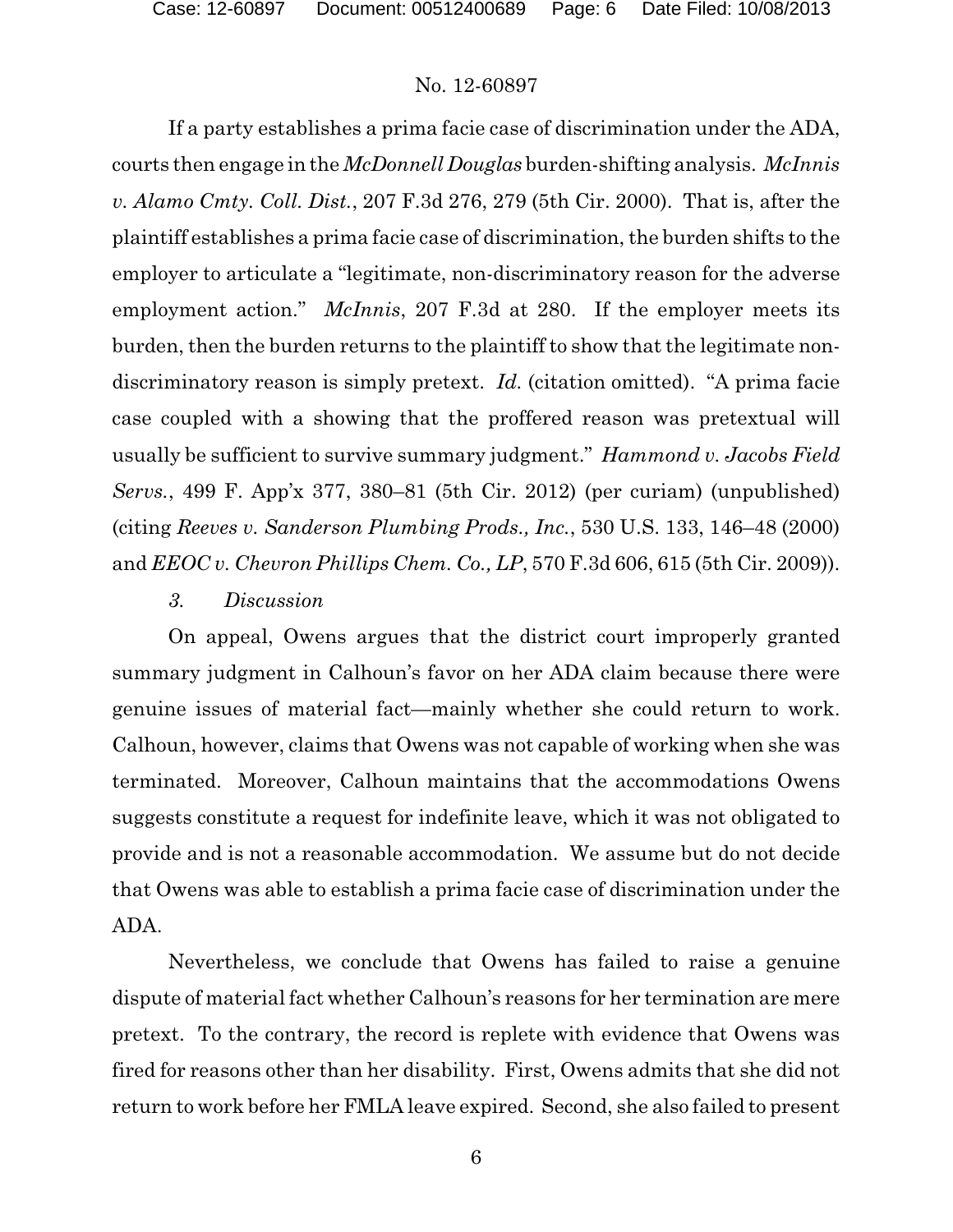evidence that she told Calhoun a date when she would return to work. Rather, Owens relies on a phone conversation with her principal during which Owens merely stated that she had an upcoming doctor's appointment and thought she would be released to return to work then. This fails to establish pretext as she could not state with any certainty when she could return to work. Moreover, Owens failed to give Calhoun any documentation that she was cleared to work. During her termination hearing, Owens testified that she was capable of working and presented lay testimony that she was physically able to work. However, the school board's finding focused on the absence of a doctor's release, $5$ which Owens failed to provide and still does not possess. Third, Owens worked part time for another school district while on leave under contract with Calhoun. In opposition, she stresses that the work-related activity she conducted for the other school district was of a limited duration, she volunteered to do it, and she was able to sit throughout the testing. Notwithstanding her characterization, she still engaged in more activity for the other school district than she was currently providing for Calhoun. Finally, Owens does not contest that she attended multiple educational conferences while on leave, which enabled her to receive credit for six hours of graduate coursework.

Ultimately, Owens has failed to present any evidence to suggest that she was fired for any reason other than those listed above. *See Sanchez v. Dallas/Fort Worth Intern. Airport Bd.*, 438 F. App'x 343, 347 (5th Cir. 2011) (per curiam) (unpublished) ("The issue at the pretext stage is whether [the defendant's] reason, even if incorrect, was the real reason for [the plaintiff's]

 $5$ <sup>5</sup> The pertinent portion of the School Board's ruling is as follows:

The board finds you negligent in keeping school officials informed when you would return to work or when the doctor would release you to come back to work. The board found no evidence from documents submitted that you have been released by the doctor but this information was never submitted to district officials according to testimony and documents submitted to the board . . . .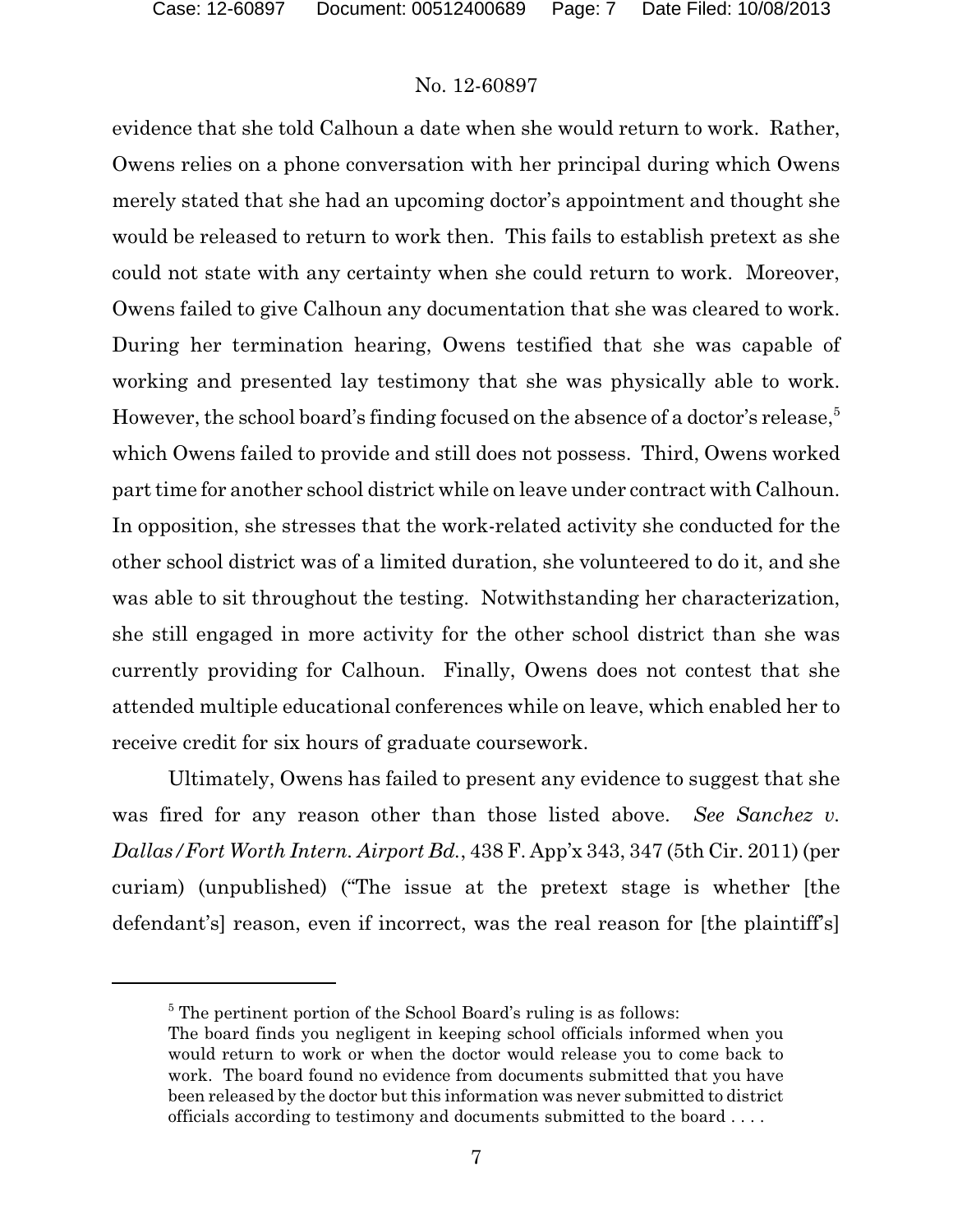termination." (quoting *Sandstad v. CB Richard Ellis, Inc.*, 309 F.3d 893, 899 (5th Cir. 2002)) (internal quotation marks omitted)). Therefore, we conclude that the district court did not err in granting Calhoun summary judgment on Owens's ADA discrimination claim.<sup>6</sup>

# **B. First Amendment Retaliation Claim**

We also review de novo the district court's grant of summary judgment in Calhoun's favor on Owens's First Amendment retaliation claim. *See Garcia*, 429 F.3d at 553 (citation omitted).

To state a claim for retaliation under the First Amendment, a plaintiff must allege that "1) she suffered an adverse employment action; 2) her speech involved a matter of public concern; 3) her interest in commenting on matters of public concern outweighs the employer's interest in promoting efficiency; and 4) her speech motivated the employer's adverse action." *Modica v. Taylor*, 465 F.3d 174, 179–80 (5th Cir. 2006) (citation omitted). Whether speech is a matter of public concern is a question of law. *Salge v. Edna Indep. Sch. Dist.*, 411 F.3d 178, 184 (5th Cir. 2005) (citation omitted).

Owens alleges that Calhoun terminated her in retaliation for attempting to secure educational support for her son. Owens concedes that her speech was not on a matter of public concern; however, she contends that she is still entitled to protection under the First Amendment. Her argument is unpersuasive as it is well-established that "[t]he First Amendment protects a public employee's speech in cases of alleged retaliation *only* if the speech addresses a matter of

 $6$  Owens also argues that summary judgment was inappropriate because Calhoun violated the ADA by not determining whether she was capable of working before terminating her. In addition, Owens maintains that Calhoun inhibited her from requesting an accommodation by firing her before she could request an accommodation. Because Owens failed to raise these issues below, we do not address them. *See Celanese Corp. v. Martin K. Eby Constr. Co. Inc.*, 620 F.3d 529, 531 (5th Cir. 2010) (citing *AG Acceptance Corp. v. Veigel*, 564 F.3d 695, 700 (5th Cir. 2009)) ("The general rule of this court is that arguments not raised before the district court are waived and will not be considered on appeal.").